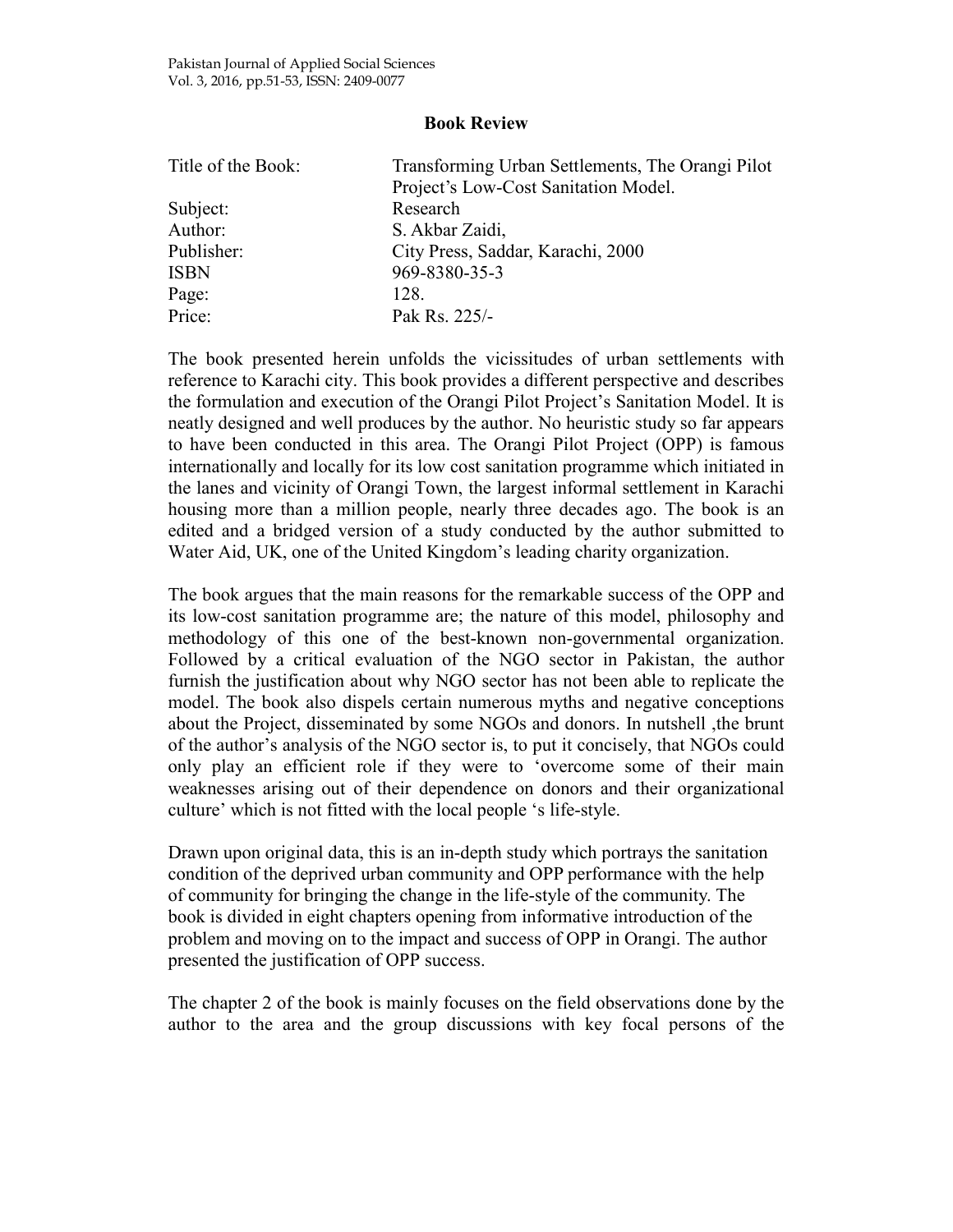community followed by socio-economic impact; the author tries to address the questions pertains to how OPP has changed the lives of the people? And how to construct better quality sewerage line in the community? The author narrates the life-style of people living in urban slum area of Orangi and tells the worked performed by Dr. Akhater Hameed Khan and his team in terms of social consciousness, mobilization and social change in the life of the people. The writer also discussed the socio-politically unstable situation in Orangi in 1985-86 and briefly pointed out the role of OPP in rebuilding the houses of the community.

The chapter 3 covers the facts of OPP booming success in Orangi in providing the provision of low-cost sanitation. The writer supports his work by mentioning the observation of John Abbott and JP Lumbers on page number 32 in the said book. In this chapter, the author also describes in details the "OPP Model" and its salient features, philosophy and Methodology of the organization. Besides this, the author also mentioned the OPP's way of process of community mobilization for sewerage programme and other developmental interventions and approaches in the community done by OPP which was recognized by UNCHS.

The author elaborated the work in a simple and easy mode although; at times somewhat repetitiveness is seen in this chapter which could have spun better.

While talking about the advantages of Orangi and Karachi, author argues the Orangi's topography. He says:

> "There is no requirement for providing external development in a terrain like Orangi's local government and its institutions can be ignored, at least for a time by when the low cost sanitation model begins to function .In other cities and in areas where the terrain is flat, there is no escaping the requirement for secondary and trunk sewerage facilities, and hence no escaping institutions of government." (*Excerpt from the book*)

Apart from the OPP's model, the author also discusses the replicability of the model and analyzed other organizations projects at national level. In his brief chapter 6, the author acknowledged the work done by Dr. Akhtar Hameed khan, the well-known figure and the pioneer of the OPP .The author admired the distinguished role and working style of Dr. Khan, which was entirely differently from other NGOs working in Pakistan.

Moving to the next chapter, the author scrutinized the nature of criticism that had been made of the OPP approach and attempts to respond it with great responsibility. He elaborated the key arguments and analyzed the validity of criticisms; he made a rational evaluation in this very interesting chapter.